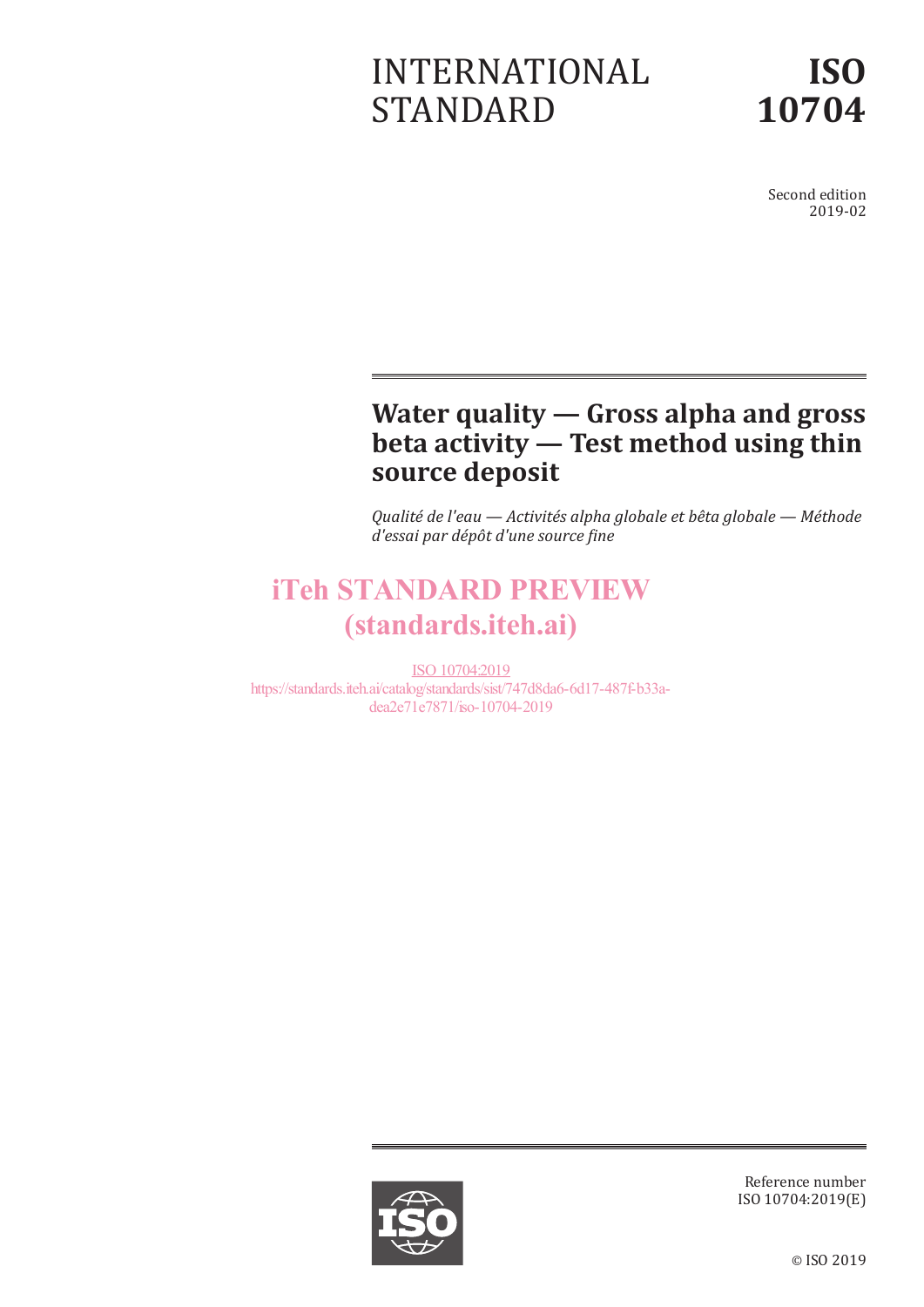## iTeh STANDARD PREVIEW (standards.iteh.ai)

ISO 10704:2019 https://standards.iteh.ai/catalog/standards/sist/747d8da6-6d17-487f-b33adea2e71e7871/iso-10704-2019



#### **COPYRIGHT PROTECTED DOCUMENT**

#### © ISO 2019

All rights reserved. Unless otherwise specified, or required in the context of its implementation, no part of this publication may be reproduced or utilized otherwise in any form or by any means, electronic or mechanical, including photocopying, or posting on the internet or an intranet, without prior written permission. Permission can be requested from either ISO at the address below or ISO's member body in the country of the requester.

ISO copyright office CP 401 • Ch. de Blandonnet 8 CH-1214 Vernier, Geneva Phone: +41 22 749 01 11 Fax: +41 22 749 09 47 Email: copyright@iso.org Website: www.iso.org

Published in Switzerland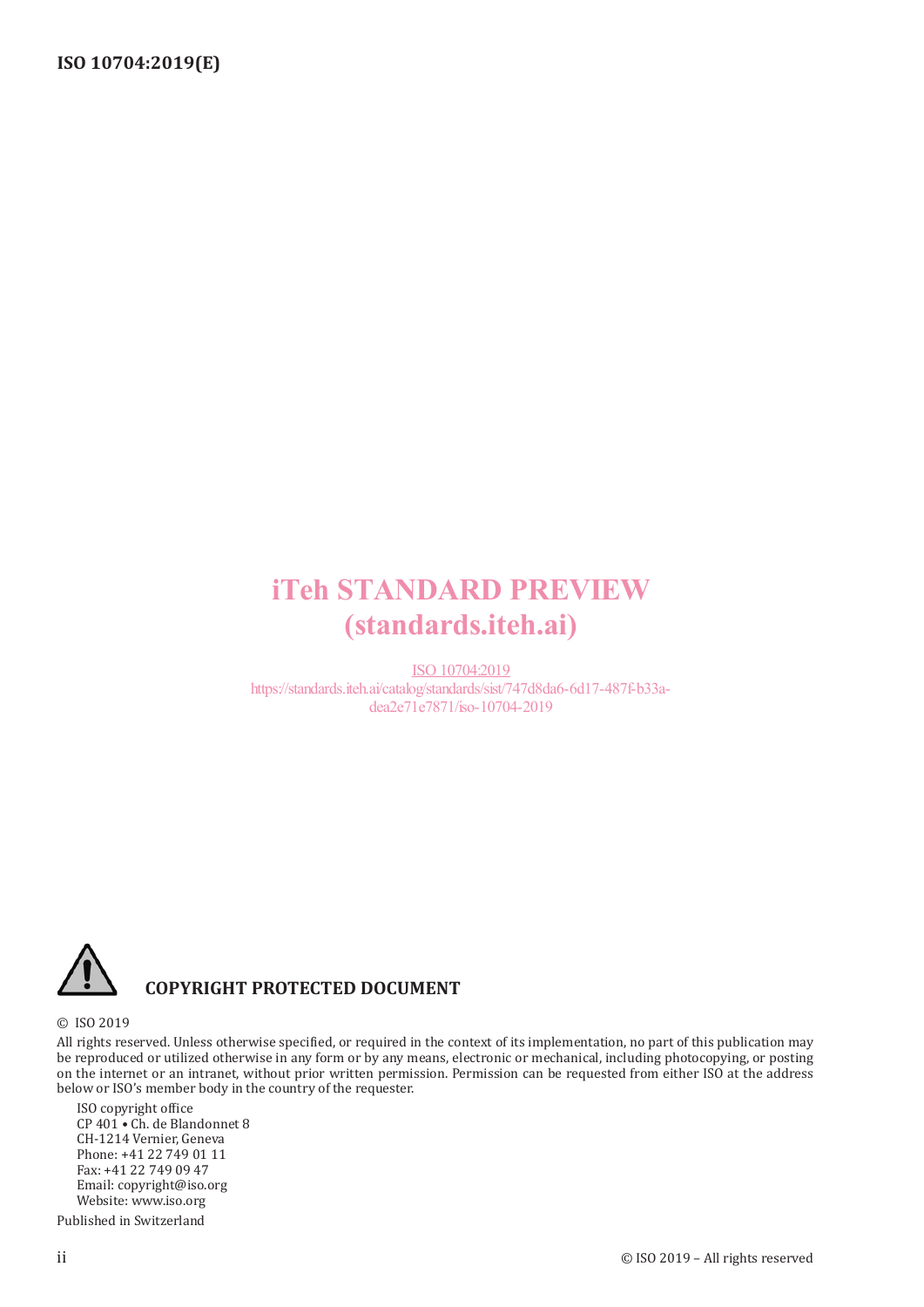### **Contents**

| 1 |     |                                                                                                                                                                                                                                              |  |  |  |
|---|-----|----------------------------------------------------------------------------------------------------------------------------------------------------------------------------------------------------------------------------------------------|--|--|--|
| 2 |     |                                                                                                                                                                                                                                              |  |  |  |
| 3 |     |                                                                                                                                                                                                                                              |  |  |  |
|   |     |                                                                                                                                                                                                                                              |  |  |  |
| 4 |     |                                                                                                                                                                                                                                              |  |  |  |
| 5 |     | Chemical reagents and equipment 3                                                                                                                                                                                                            |  |  |  |
|   | 5.1 | 5.1.1                                                                                                                                                                                                                                        |  |  |  |
|   |     | 5.1.2                                                                                                                                                                                                                                        |  |  |  |
|   |     | 5.1.3                                                                                                                                                                                                                                        |  |  |  |
|   |     | 5.1.4                                                                                                                                                                                                                                        |  |  |  |
|   |     | 5.1.5                                                                                                                                                                                                                                        |  |  |  |
|   |     | Specific reagents for alpha-emitting radionuclides co-precipitation 4<br>5.1.6                                                                                                                                                               |  |  |  |
|   | 5.2 |                                                                                                                                                                                                                                              |  |  |  |
|   |     | 5.2.1                                                                                                                                                                                                                                        |  |  |  |
|   |     | 5.2.2                                                                                                                                                                                                                                        |  |  |  |
|   |     | Special equipment for alpha-emitting radionuclide co-precipitation  5<br>5.2.3                                                                                                                                                               |  |  |  |
|   |     | 5.2.4                                                                                                                                                                                                                                        |  |  |  |
|   |     | Measurement equipment RD PREVIEW EW 35                                                                                                                                                                                                       |  |  |  |
| 6 |     | Sampling Cancel Contract Contract Contract Contract Contract Contract Contract Contract Contract Contract Contract Contract Contract Contract Contract Contract Contract Contract Contract Contract Contract Contract Contract               |  |  |  |
| 7 |     |                                                                                                                                                                                                                                              |  |  |  |
|   | 7.1 | Preliminary<br>Source preparation<br><u>ISO 10704:2019</u><br>7.2.1 <sup>httpsp</sup> reparation of plane Herdards/sti/747d8da6-6d17-487f-b33a-<br>5<br>7.2.2 Evaporation dealer1le7871/iso-10704-2019<br>6<br>6<br>6<br>7.2.2 Convenitation |  |  |  |
|   | 7.2 |                                                                                                                                                                                                                                              |  |  |  |
|   |     |                                                                                                                                                                                                                                              |  |  |  |
|   |     |                                                                                                                                                                                                                                              |  |  |  |
|   |     | 7.2.3                                                                                                                                                                                                                                        |  |  |  |
|   | 7.3 |                                                                                                                                                                                                                                              |  |  |  |
|   | 7.4 |                                                                                                                                                                                                                                              |  |  |  |
|   | 7.5 |                                                                                                                                                                                                                                              |  |  |  |
|   | 7.6 |                                                                                                                                                                                                                                              |  |  |  |
|   |     | 7.6.1                                                                                                                                                                                                                                        |  |  |  |
|   |     | 7.6.2                                                                                                                                                                                                                                        |  |  |  |
|   |     | 7.6.3                                                                                                                                                                                                                                        |  |  |  |
| 8 |     |                                                                                                                                                                                                                                              |  |  |  |
|   | 8.1 |                                                                                                                                                                                                                                              |  |  |  |
|   | 8.2 |                                                                                                                                                                                                                                              |  |  |  |
|   | 8.3 |                                                                                                                                                                                                                                              |  |  |  |
|   | 8.4 |                                                                                                                                                                                                                                              |  |  |  |
|   | 8.5 |                                                                                                                                                                                                                                              |  |  |  |
|   | 8.6 |                                                                                                                                                                                                                                              |  |  |  |
|   |     | 8.6.1                                                                                                                                                                                                                                        |  |  |  |
|   |     | 8.6.2                                                                                                                                                                                                                                        |  |  |  |
|   | 8.7 |                                                                                                                                                                                                                                              |  |  |  |
|   |     | 8.7.1                                                                                                                                                                                                                                        |  |  |  |
|   |     | 8.7.2                                                                                                                                                                                                                                        |  |  |  |
|   | 8.8 |                                                                                                                                                                                                                                              |  |  |  |
| 9 |     |                                                                                                                                                                                                                                              |  |  |  |
|   | 9.1 |                                                                                                                                                                                                                                              |  |  |  |
|   | 9.2 |                                                                                                                                                                                                                                              |  |  |  |
|   | 9.3 |                                                                                                                                                                                                                                              |  |  |  |
|   | 9.4 |                                                                                                                                                                                                                                              |  |  |  |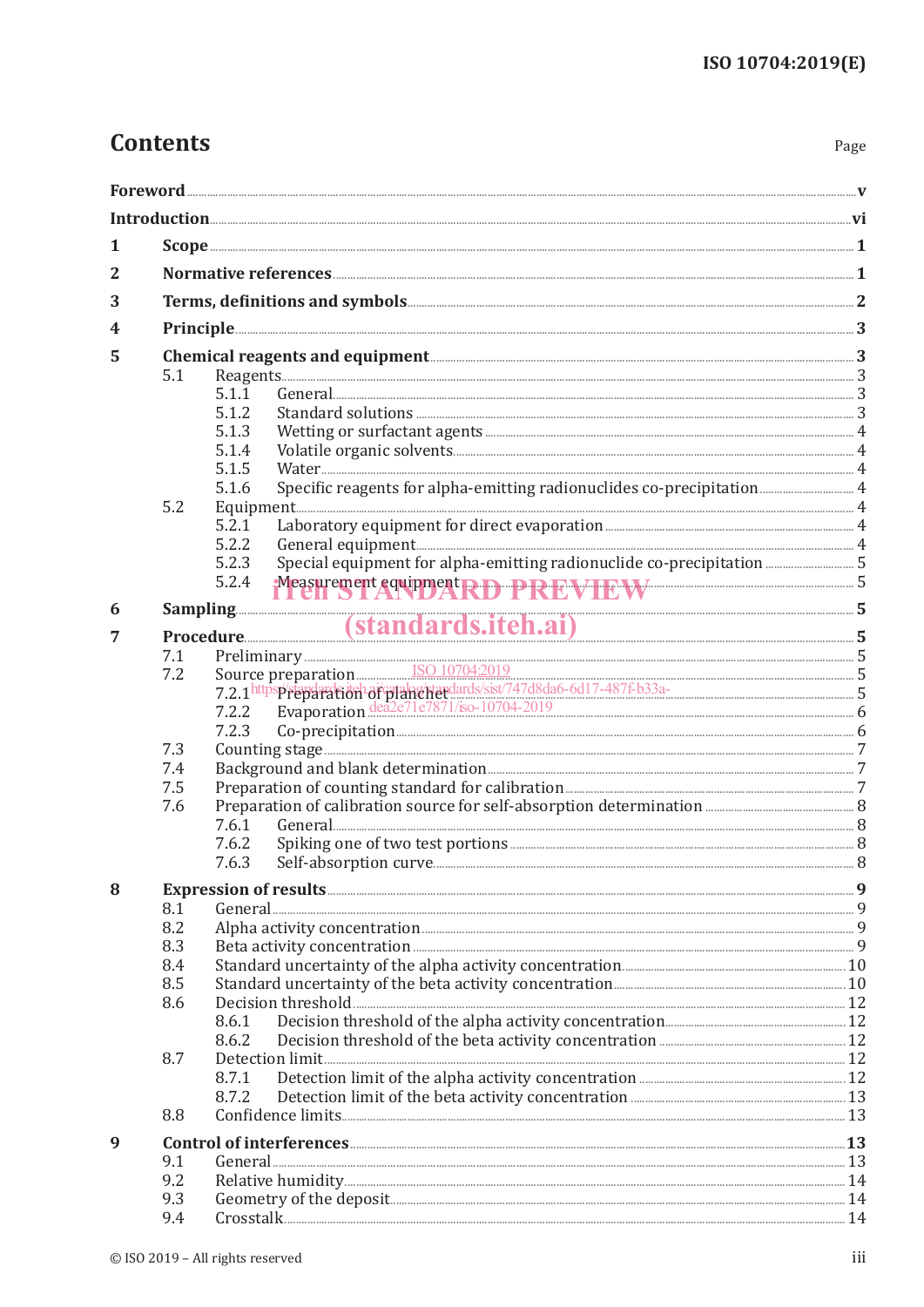|  |  |  | 15  |  |  |
|--|--|--|-----|--|--|
|  |  |  | 15  |  |  |
|  |  |  |     |  |  |
|  |  |  | .15 |  |  |
|  |  |  | 16  |  |  |
|  |  |  |     |  |  |
|  |  |  |     |  |  |
|  |  |  |     |  |  |

## **iTeh STANDARD PREVIEW** (standards.iteh.ai)

ISO 10704:2019 https://standards.iteh.ai/catalog/standards/sist/747d8da6-6d17-487f-b33adea2e71e7871/iso-10704-2019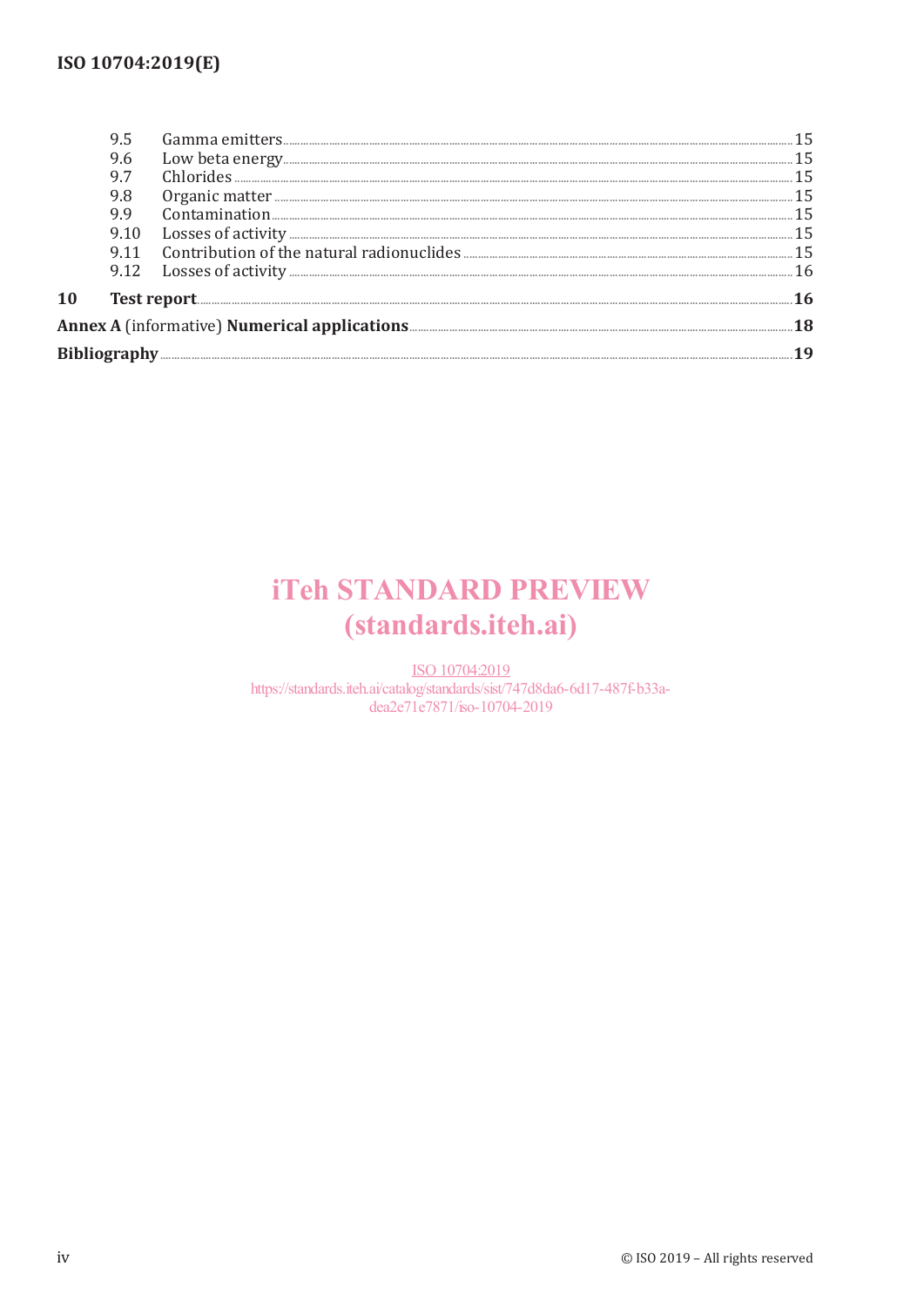### **Foreword**

ISO (the International Organization for Standardization) is a worldwide federation of national standards bodies (ISO member bodies). The work of preparing International Standards is normally carried out through ISO technical committees. Each member body interested in a subject for which a technical committee has been established has the right to be represented on that committee. International organizations, governmental and non-governmental, in liaison with ISO, also take part in the work. ISO collaborates closely with the International Electrotechnical Commission (IEC) on all matters of electrotechnical standardization.

The procedures used to develop this document and those intended for its further maintenance are described in the ISO/IEC Directives, Part 1. In particular the different approval criteria needed for the different types of ISO documents should be noted. This document was drafted in accordance with the editorial rules of the ISO/IEC Directives, Part 2 (see www.iso.org/directives).

Attention is drawn to the possibility that some of the elements of this document may be the subject of patent rights. ISO shall not be held responsible for identifying any or all such patent rights. Details of any patent rights identified during the development of the document will be in the Introduction and/or on the ISO list of patent declarations received (see www.iso.org/patents).

Any trade name used in this document is information given for the convenience of users and does not constitute an endorsement.

For an explanation on the voluntary nature of standards, the meaning of ISO specific terms and expressions related to conformity assessment, as well as information about ISO's adherence to the experience of the following and the Technical Barriers to Trade (TBT) see the following World Trade Organization (WTO) principles in the Technical Barriers to Trade (TBT) see the following URL: <u>www.iso.org/iso/foreword</u>.html.html.html.html

This document was prepared by Technical Committee ISO/TC 147, *Water quality*, Subcommittee SC 3, *Radioactivity measurements*. ISO 10704:2019

https://standards.iteh.ai/catalog/standards/sist/747d8da6-6d17-487f-b33a-

Any feedback or questions on this document should be directed to the user's national standards body. A complete listing of these bodies can be found at www.iso.org/members.html.

This second edition cancels and replaces the first edition (ISO 10704:2009), which has been technically revised. The main changes compared to the previous edition are as follows:

- Introduction: an introduction has been added;
- Clause 1: the scope has been modified to specify applicability to emergency situations and applicability of waste water as a test sample; information about the exclusion of low energy beta emitters has also been added;
- Clause 4: the filtration has been specified to be carried out at 0,45 µ;
- $\frac{5.1.2.2}{2}$ : 137Cs has been introduced as a standard that can be used;
- $-$  5.2.4: the recommended thickness has been increased to up to 400  $\mu$ g/cm<sup>2</sup>;
- 7.6.3.1: in order to evaluate self-absorption phenomena, spiking method has been recommended to mimic the nature of the salt;
- Clause 8:
	- a new Formula (9) has been introduced to obtain the beta activity concentration when systematic correction is not required;
	- the subsequent Formulae have been renumbered;
- Clause 9: several limitations and interferences have been given;
- $-9.1$ : the natural radionuclides contributions have been given.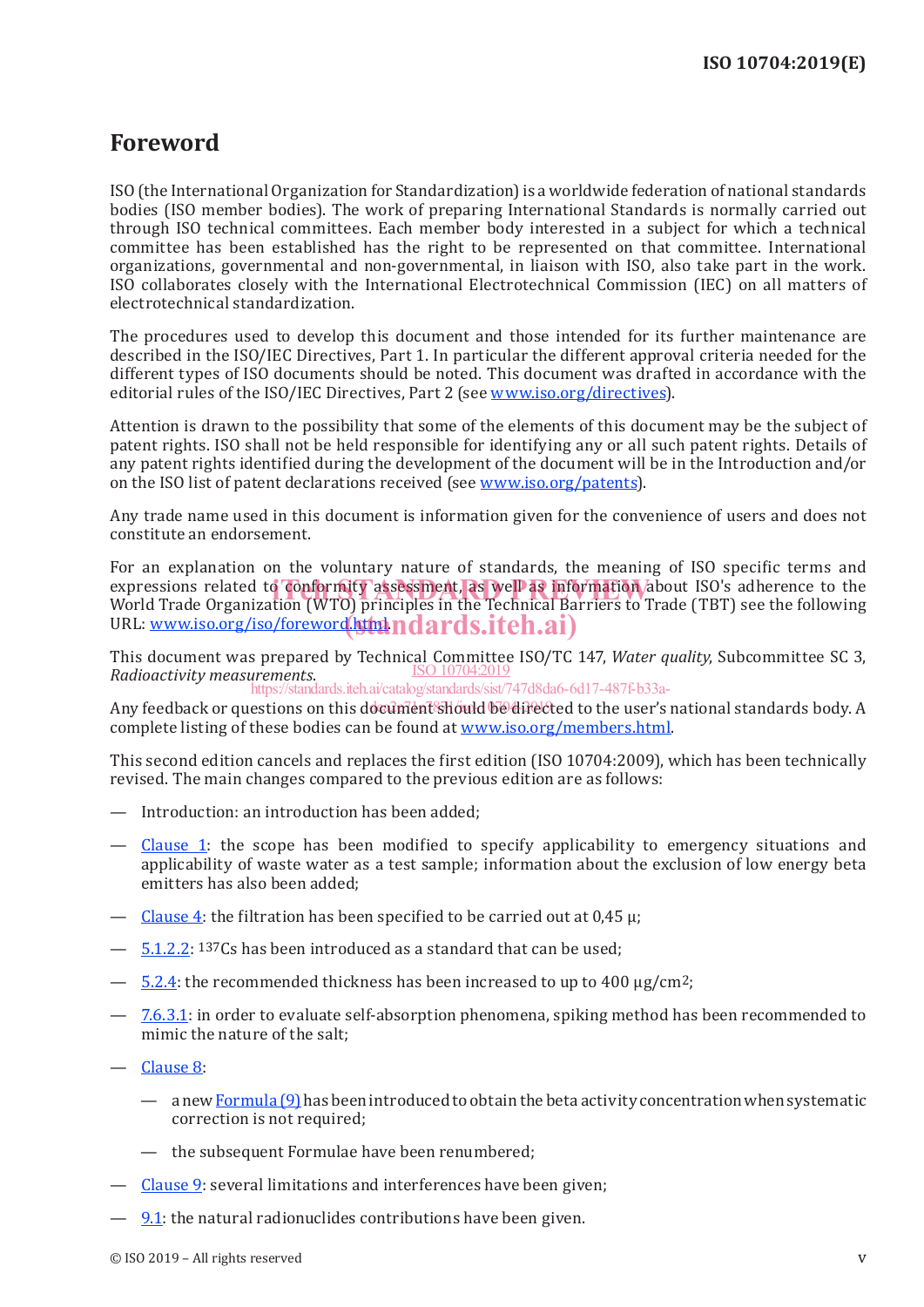### **Introduction**

Radioactivity from several naturally-occurring and anthropogenic sources is present throughout the environment. Thus, water bodies (e.g. surface waters, ground waters, sea waters) can contain radionuclides of natural, human-made, or both origins:

- natural radionuclides, including  $40K$ ,  $3H$ ,  $14C$ , and those originating from the thorium and uranium decay series, in particular 226Ra, 228Ra, 234U, 238U, 210Po and 210Pb can be found in water for natural reasons (e.g. desorption from the soil and washoff by rain water) or can be released from technological processes involving naturally occurring radioactive materials (e.g. the mining and processing of mineral sands or phosphate fertilizers production and use);
- human-made radionuclides such as transuranium elements (americium, plutonium, neptunium, curium), 3H, 14C, 90Sr, and gamma emitting radionuclides can also be found in natural waters. Small quantities of these radionuclides are discharged from nuclear fuel cycle facilities into the environment as a result of authorized routine releases. Some of these radionuclides used for medical and industrial applications are also released into the environment after use. Anthropogenic radionuclides are also found in waters as a result of past fallout contaminations resulting from the explosion in the atmosphere of nuclear devices and accidents such as those that occurred in Chernobyl and Fukushima.

Radionuclide activity concentration in water bodies can vary according to local geological characteristics and climatic conditions and can be locally and temporally enhanced by releases from nuclear installation during planned, existing, and emergency exposure situations[1]. Drinking-water ndelear instantion during plained, existing, and entergency exposure situations... Drinking wat<br>can thus contain radionuclides at activity concentrations which could present a risk to human health.

The radionuclides present in liquid effluents are usually controlled before being discharged into the environment of and water bedies. Drinking waters are maniford for their redioactivity as the environment<sup>[2]</sup> and water bodies. Drinking waters are monitored for their radioactivity as recommended by the World Health Organization (WHO)[3] so that proper actions can be taken to ensure that there is no adverse health effect to the public. Following these international recommendations,<br>that there is no adverse health effect to the pucatalogistandards/sst/ 4/d8da6-6d17-487-b33anational regulations usually specify radionuclide authorized concentration limits for liquid effluent discharged to the environment and radionuclide guidance levels for waterbodies and drinking waters for planned, existing, and emergency exposure situations. Compliance with these limits can be assessed using measurement results with their associated uncertainties as specified by ISO/IEC Guide 98-3 and  $ISO\ 5667-20[4]$ . ISO 10704:2019 leaftir effect to the Dublic. Following these filternational<br>https://standards.iteh.ai/catalog/standards/sist/747d8da6-6d17-487f-b33adea2e71e7871/iso-10704-2019

Depending on the exposure situation, there are different limits and guidance levels that would result in an action to reduce health risk. As an example, during a planned or existing situation, the WHO guidelines for guidance level in drinking water is 0,5 Bq/l for gross alpha activity and 1 Bq/l for gross beta activity.

NOTE The guidance level is the activity concentration with an intake of 2 l/d of drinking water for one year that results in an effective dose of 0,1 mSv/a for members of the public. This is an effective dose that represents a very low level of risk and which is not expected to give rise to any detectable adverse health effects[3].

Thus, the test method can be adapted so that the characteristic limits, decision threshold, detection limit and uncertainties ensure that the radionuclide activity concentrations test results can be verified to be below the guidance levels required by a national authority for either planned/existing situations or for an emergency situation $[5][6][7]$ .

Usually, the test methods can be adjusted to measure the activity concentration of the radionuclide(s) in either wastewaters before storage or in liquid effluents before being discharged to the environment. The test results will enable the plant/installation operator to verify that, before their discharge, wastewaters/liquid effluent radioactive activity concentrations do not exceed authorized limits.

The test method(s) described in this document can be used during planned, existing and emergency exposure situations as well as for wastewaters and liquid effluents with specific modifications that could increase the overall uncertainty, detection limit, and threshold.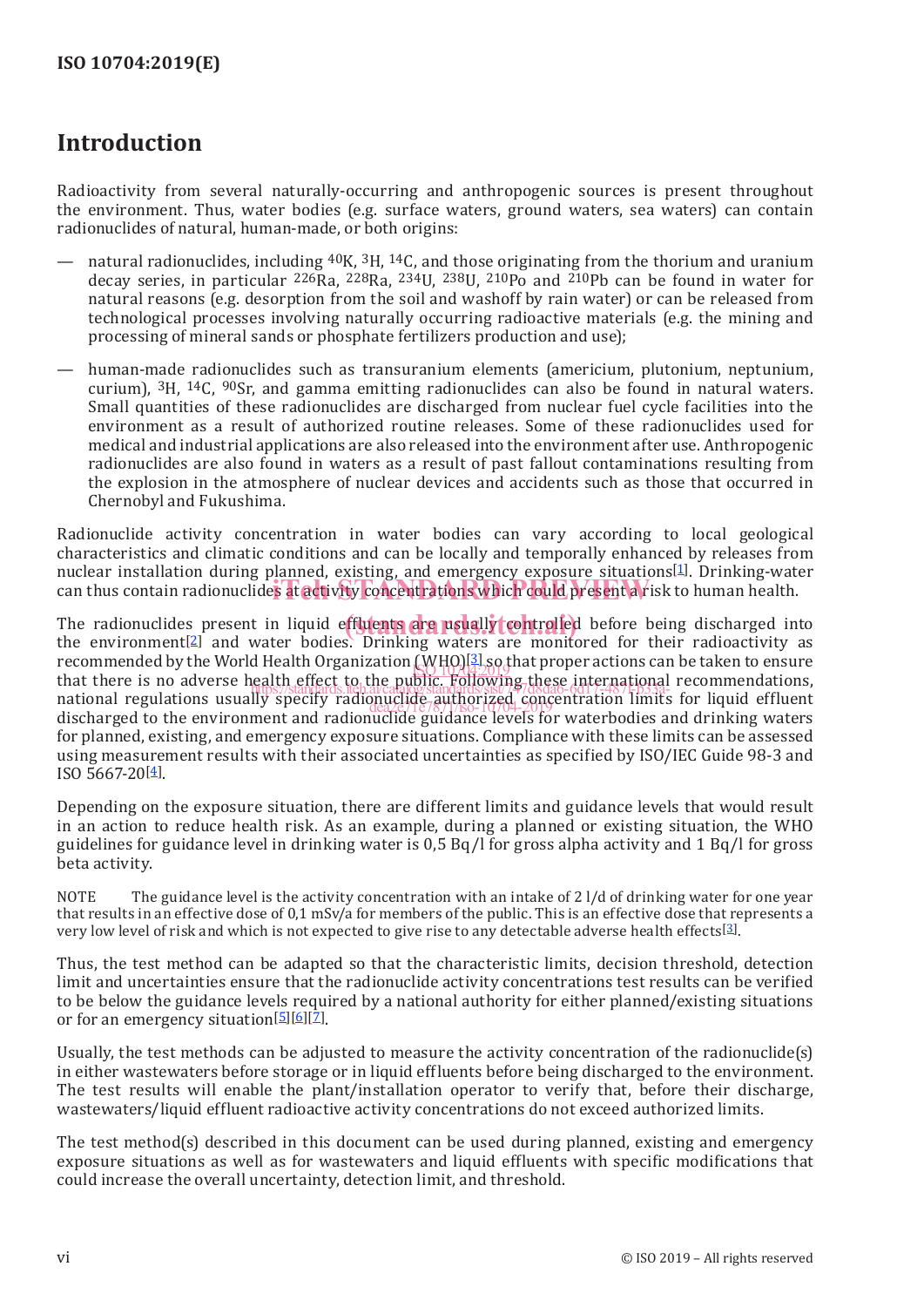The test method(s) can be used for water samples after proper sampling, sample handling, and test sample preparation (see the relevant part of the ISO 5667 series).

An International Standard on a test method of gross alpha and gross beta activity concentrations in water samples is justified for test laboratories carrying out these measurements, required sometimes by national authorities, as laboratories might have to obtain a specific accreditation for radionuclide measurement in drinking water samples.

This document is one of a set of International Standards on test methods dealing with the measurement of the activity concentration of radionuclides in water samples.

## iTeh STANDARD PREVIEW (standards.iteh.ai)

ISO 10704:2019 https://standards.iteh.ai/catalog/standards/sist/747d8da6-6d17-487f-b33adea2e71e7871/iso-10704-2019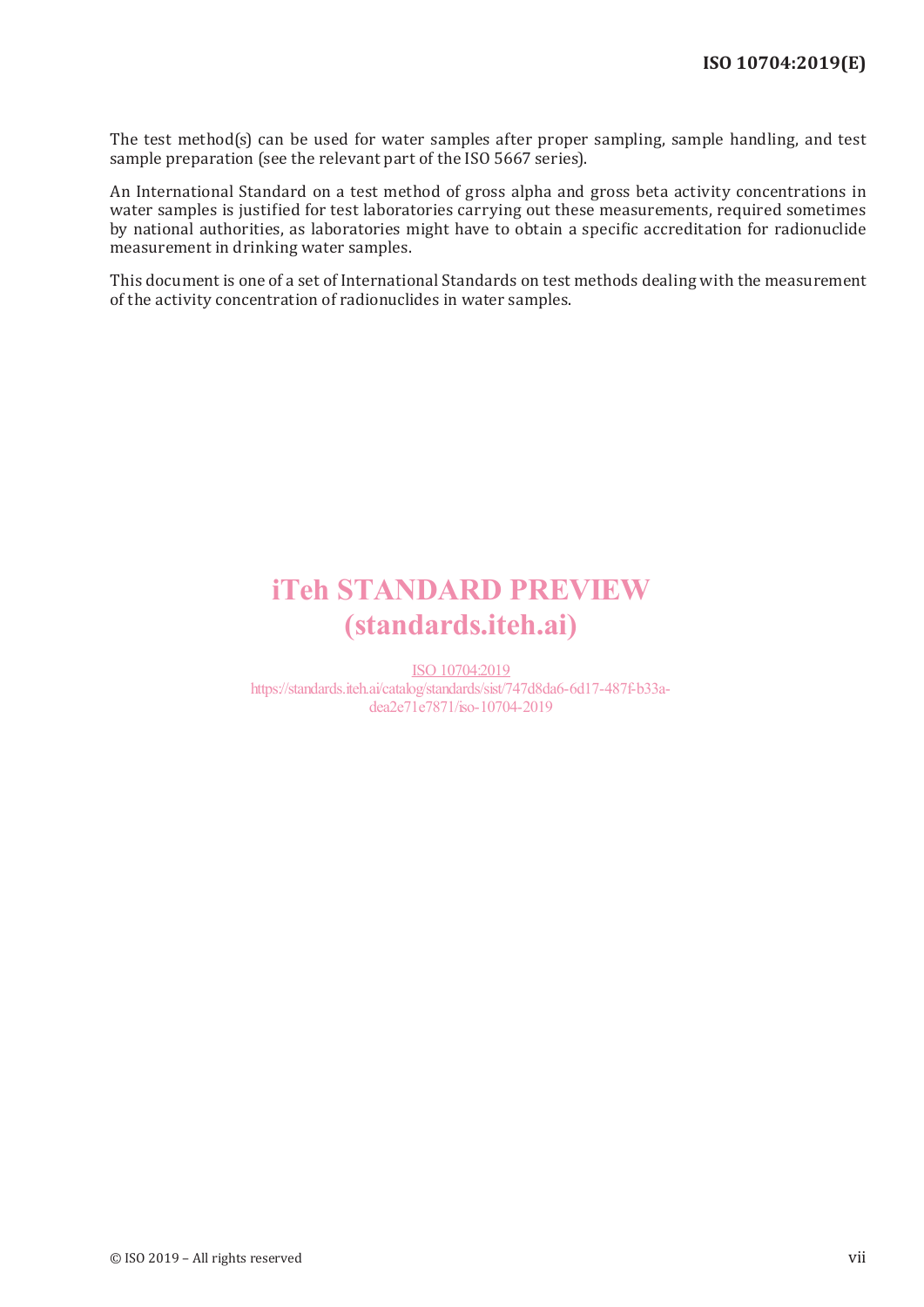## iTeh STANDARD PREVIEW (standards.iteh.ai)

ISO 10704:2019 https://standards.iteh.ai/catalog/standards/sist/747d8da6-6d17-487f-b33adea2e71e7871/iso-10704-2019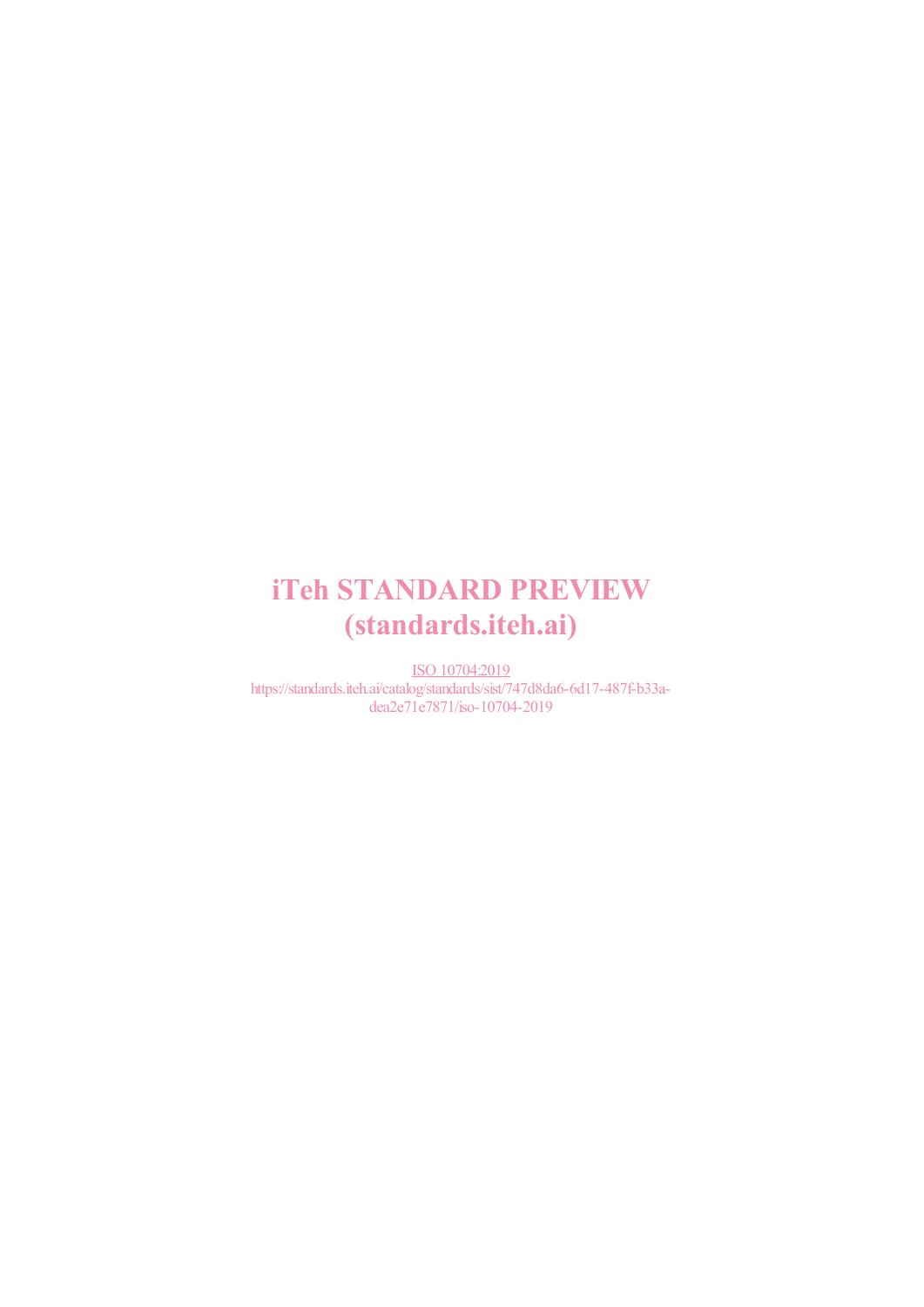### **Water quality — Gross alpha and gross beta activity — Test method using thin source deposit**

**WARNING — Persons using this document should be familiar with normal laboratory practice. This document does not purport to address all of the safety problems, if any, associated with its use. It is the responsibility of the user to establish appropriate safety and health practices.**

**IMPORTANT — It is absolutely essential that tests conducted according to this document be carried out by suitably trained staff.**

#### **1 Scope**

This document specifies a method for the determination of gross alpha and gross beta activity concentration for alpha- and beta-emitting radionuclides. Gross alpha and gross beta activity measurement is not intended to give an absolute determination of the activity concentration of all alpha and beta emitting radionuclides in a test sample, but is a screening analysis to ensure particular reference levels of specific alpha and beta emitters have not been exceeded. This type of determination is also known as gross alpha and gross beta index. Gross alpha and gross beta analysis is not expected to be as accurate nor as precise as specific radionuclide analysis after radiochemical separations.

Maximum beta energies of approximately  $0.1$  MeV or higher are well measured. It is possible that low approximately  $0.14$  MeV or higher are well measured. It is possible that low energy beta emitters can not detected (e.g.  $^{3}H$ ,  $^{55}Fe$ ,  $^{241}Pu$ ) or can only be partially detected (e.g.  $^{14}C$ , 35S, 63Ni, 210Pb, 228Ra). (standards.iteh.ai)

The method covers non-volatile radionuclides, since some gaseous or volatile radionuclides (e.g. radon and radioiodine) can be lost during the source preparation.<br>Indication of the source preparation. https://standards.iteh.ai/catalog/standards/sist/747d8da6-6d17-487f-b33a-

The method is applicable to test samples of drinking water, rainwater, surface and ground water as well as cooling water, industrial water, domestic and industrial wastewater after proper sampling, sample handling, and test sample preparation (filtration when necessary and taking into account the amount of dissolved material in the water).

The method described in this document is applicable in the event of an emergency situation, because the results can be obtained in less than 1 h. Detection limits reached for gross alpha and gross beta are less than 10 Bq/l and 20 Bq/l respectively. The evaporation of 10 ml sample is carried out in 20 min followed by 10 min counting with window-proportional counters.

It is the laboratory's responsibility to ensure the suitability of this test method for the water samples tested.

#### **2 Normative references**

The following documents are referred to in the text in such a way that some or all of their content constitutes requirements of this document. For dated references, only the edition cited applies. For undated references, the latest edition of the referenced document (including any amendments) applies.

ISO 3696, *Water for analytical laboratory use — Specification and test methods*

ISO 5667-1, *Water quality — Sampling — Part 1: Guidance on the design of sampling programmes and sampling techniques*

ISO 5667-3, *Water quality — Sampling — Part 3: Preservation and handling of water samples*

ISO 11929, *Determination of the characteristic limits (decision threshold, detection limit and limits of the confidence interval) for measurements of ionizing radiation — Fundamentals and application*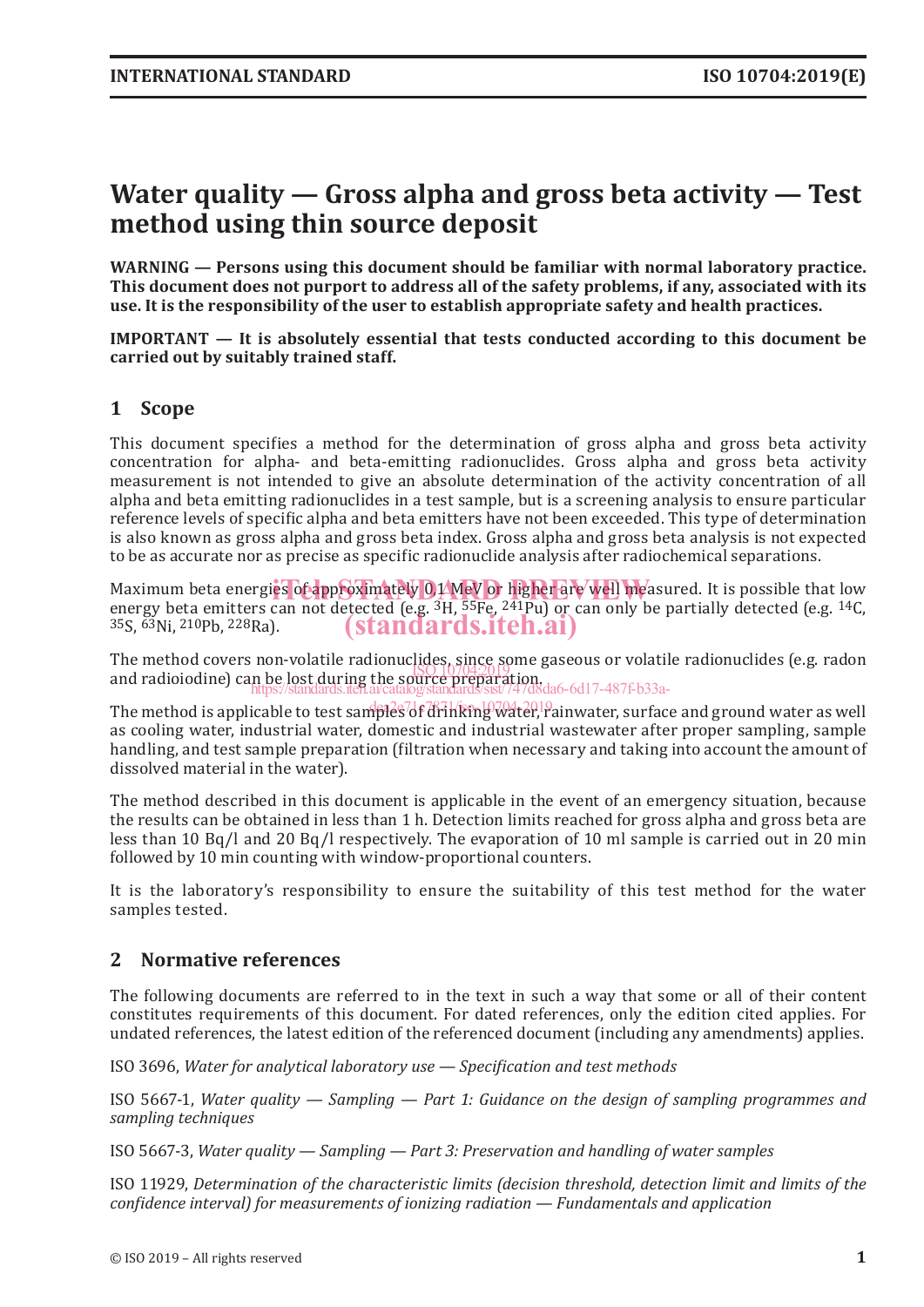ISO 80000-10, *Quantities and units — Part 10: Atomic and nuclear physics*

ISO/IEC 17025, *General requirements for the competence of testing and calibration laboratories*

ISO/IEC Guide 98-3, *Uncertainty of measurement — Part 3: Guide to the expression of uncertainty in measurement (GUM:1995)*

#### **3 Terms, definitions and symbols**

For the purposes of this document, the terms, definitions and symbols given in ISO 80000-10 and the following apply.

ISO and IEC maintain terminological databases for use in standardization at the following addresses:

- ISO Online browsing platform: available at https://www.iso.org/obp
- IEC Electropedia: available at http://www.electropedia.org/

| $\boldsymbol{A}$                               | activity of the calibration source                                                                                          | Bq                              |
|------------------------------------------------|-----------------------------------------------------------------------------------------------------------------------------|---------------------------------|
| $A_{a}$                                        | activity spiked in sample a, prepared for self-absorption estimation purposes                                               | Bq                              |
| $c_A$                                          | activity concentration                                                                                                      | $Bq$ <sup><math>-1</math></sup> |
| $c_A^*$                                        | decision threshold Teh STANDARD PREVIEW                                                                                     | $Bq$ <sup><math>-1</math></sup> |
| $c_A^{\#}$                                     | <i>(standards.iteh.ai)</i><br>detection limit                                                                               | $Bq$ <sup><math>-1</math></sup> |
| $c_A^{\triangleleft}$ , $c_A^{\triangleright}$ | ISO 10704.2019<br>lower and upper limits of the confidence interval 747d8da6-6d17-487f-b33a-<br>dea2e71e7871/iso-10704-2019 | $Bq$ <sup><math>-1</math></sup> |
| $f_{a\alpha}$ , $f_{a\beta}$                   | self-absorption factor of sample a for $\alpha$ and $\beta$ , respectively                                                  |                                 |
| $m_d$                                          | mass of the deposit                                                                                                         | mg                              |
| $m_{\rm p}$                                    | mass of the planchet                                                                                                        | mg                              |
| $m_{\rm pd}$                                   | mass of the planchet and the deposit                                                                                        | mg                              |
| $m_{\rm pf}$                                   | mass of the planchet and the filter                                                                                         | mg                              |
| $m_{\text{pfd}}$                               | mass of the planchet, the filter and the deposit                                                                            | mg                              |
| $r_{0\alpha}$ , $r_{0\beta}$                   | background count rate from the $\alpha$ and $\beta$ windows, respectively                                                   | $S^{-1}$                        |
| $r_{a\alpha}$ , $r_{a\beta}$                   | self-absorption sample a count rate from the $\alpha$ and $\beta$ windows, respectively                                     | $S^{-1}$                        |
| $r_{\text{g}\alpha}$ , $r_{\text{g}\beta}$     | sample gross count rate from the $\alpha$ and $\beta$ windows, respectively                                                 | $S^{-1}$                        |
| $r_{\rm s\alpha},$ $\rm r_{\rm s\beta}$        | calibration count rate from the $\alpha$ and $\beta$ windows, respectively                                                  | $S^{-1}$                        |
| $t_0$                                          | background counting time                                                                                                    | S                               |
| $t_{\rm g}$                                    | sample counting time                                                                                                        | S                               |
| $t_{\rm S}$                                    | calibration counting time                                                                                                   | $\boldsymbol{\mathsf{S}}$       |
| U                                              | expanded uncertainty calculated by $U = k \cdot u(c_A)$ with $k = 1, 2, $                                                   | $Bq$ $l-1$                      |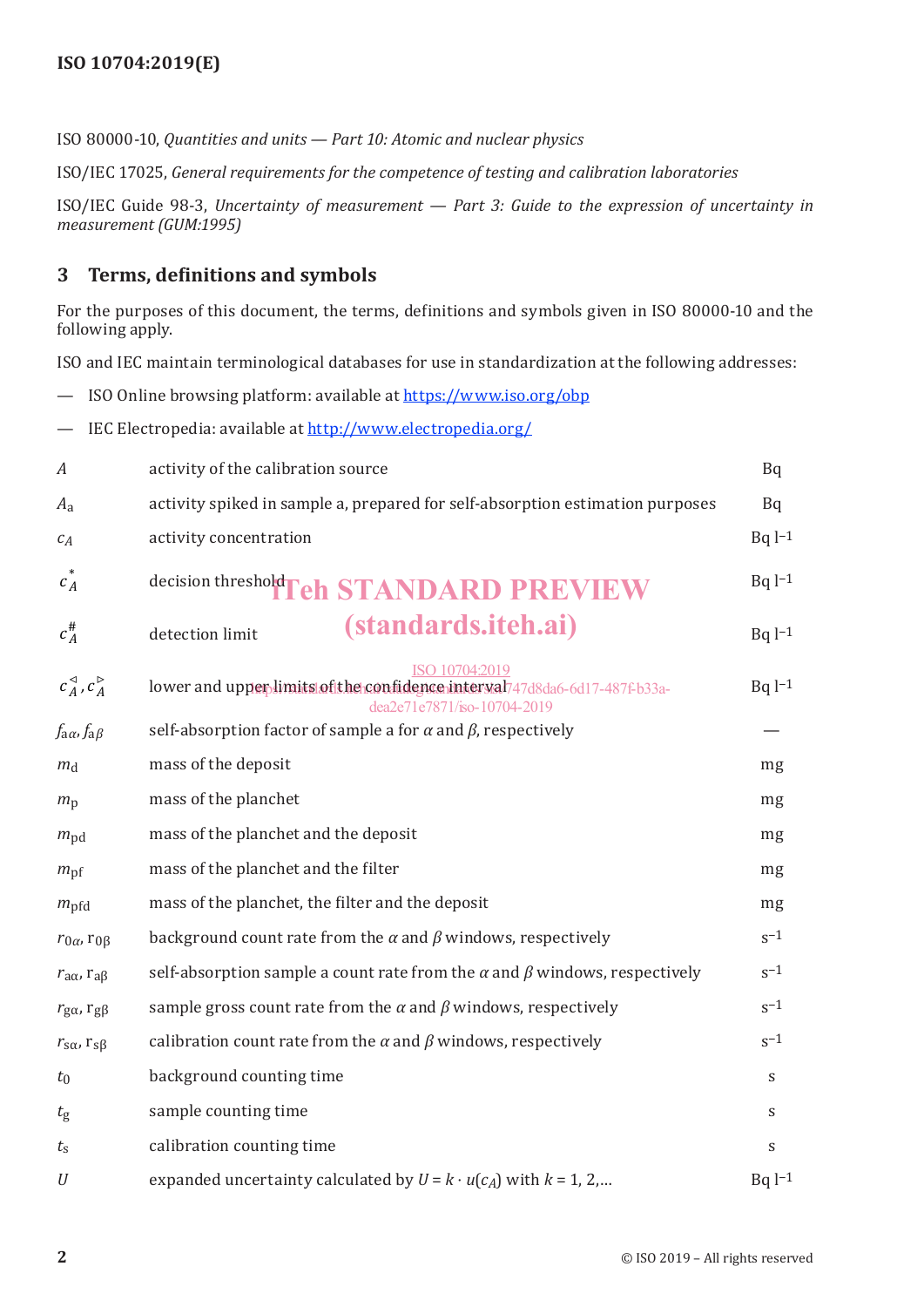| $u(c_A)$                                         | standard uncertainty associated with the measurement result             | $Bq$ $l-1$ |
|--------------------------------------------------|-------------------------------------------------------------------------|------------|
| V                                                | volume of test sample                                                   |            |
| $\varepsilon_{\alpha}$ , $\varepsilon_{\beta}$   | counting efficiency for $\alpha$ and $\beta$ , respectively             |            |
| $\mathcal{E}_{a\alpha}$ , $\mathcal{E}_{a\beta}$ | counting efficiency of sample a for $\alpha$ and $\beta$ , respectively |            |
| $\chi$                                           | alpha-beta crosstalk                                                    |            |

#### **4 Principle**

The gross alpha and gross beta activity of the deposit is measured by counting in an alpha- and beta-particle detector or counting system previously calibrated against alpha- and beta-emitting standards. In order to obtain a thin and homogeneous deposit directly on a planchet, the sample can be progressively evaporated to dryness at a temperature below about 85 °C. Alternatively, for the gross alpha determination, radionuclides can be concentrated via a co-precipitation, the filtered coprecipitate deposited on the planchet being measured $[8]$ .

When suspended matter is present, filtration through 0.45 um filter media is required and the gross alpha and gross beta activity can also be determined for the material retained on the filter.

**IMPORTANT — Gross alpha and gross beta determinations are not absolute determinations of the sample alpha and beta radioactive contents, but relative determinations referenced to**   $\frac{1}{\sqrt{2}}$  **specific alpha and beta emitters that constitute the standard calibration sources.** 

# **5 Chemical reagents and equipment** (standards.iteh.ai)

**5.1 Reagents** https://standards.iteh.ai/catalog/standards/sist/747d8da6-6d17-487f-b33a-ISO 10704:2019 dea2e71e7871/iso-10704-2019

#### **5.1.1 General**

All reagents shall be of recognized analytical grade and shall not contain any detectable alpha and beta activity, except for radioactive standards solutions.

#### **5.1.2 Standard solutions**

#### **5.1.2.1 Alpha standard**.

The choice of alpha standard depends on the knowledge of the type of radioactive contaminant likely to be present in the waters being tested. In general, this leads to a choice between naturally occurring and man-made alpha emitters.

Commonly used standards of artificial alpha-emitting radionuclides employed for this purpose are 241Am solutions and 239Pu solutions. When 239Pu is used, the presence of 241Pu as an impurity shall be taken into account as it leads to growth of 241Am in prepared standard solutions of sources. When 241Am is used, take into account the interferences of its x and  $\gamma$  emission.

NOTE A uranium compound of certified natural or known isotopic composition has one arguable advantage, in that its specific activity can be calculated from established physical constants and isotopic abundance date which are independent of the calibration procedures of a particular organization. However, a uranium compound of known isotopic composition is difficult to obtain. Furthermore, since the energies of the alpha emissions from uranium isotopes are less than those from the artificial transuranic nuclides, the use of a uranium standard tends to give a high result for transuranic elements.